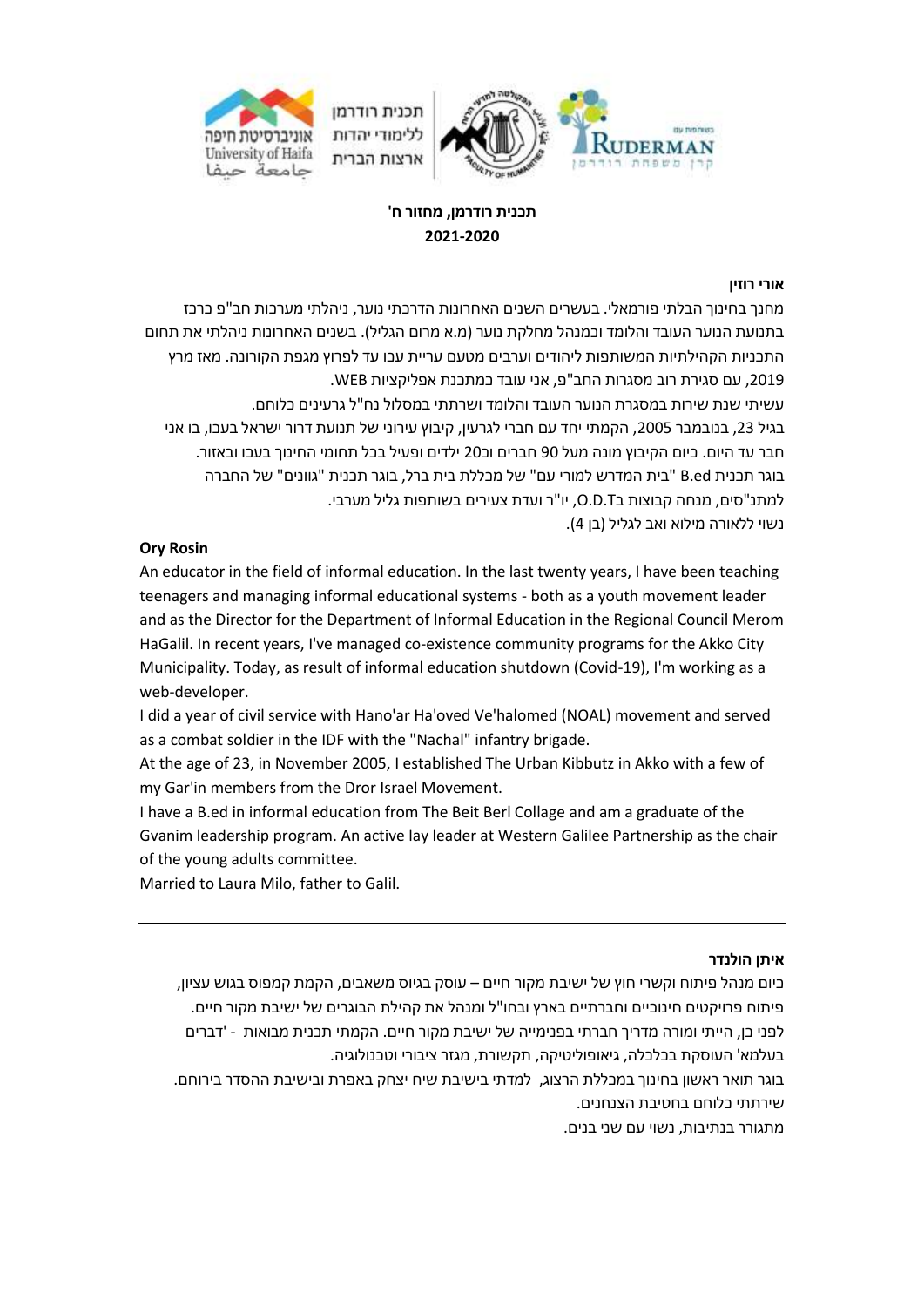



## **Eitan Hollander**

Director of Development and Public Relations in Makor Chaim Institutions. Fundraising for the building of the Makor Chaim campus in Gush Etzion, developing educational and social projects in Israel and abroad and manages the alumni community of Yeshivat Makor Chaim. Prior to that, was a teacher and social counselor at the Makor Chaim Yeshiva. Founded a General Knowledge program for the teenaged students – "Dvarim Bealma" that introduces Economics, Geopolitics, Social and Mainstream Media, Public Sector and Technology. Graduated with a B.Ed. in Education from Herzog College, studied at the Siach Yitzhak Yeshiva in Efrat and at the Hesder Yeshiva in Yeruham. In the IDF served in Combat at the Paratroopers Brigade – "Tzanchanim".

29 years old, Lives in Netivot, married with two sons.

#### **אסנת רייזנר**

בת 31, מתגוררת במורשת שבגליל התחתון. נשואה ואם לשלושה. לאחר שירות לאומי משמעותי כמדריכת טיולים בירושלים, אסנת סיימה תואר ראשון בהוראת אנגלית ומחשבת ישראל בהצטיינות. כיום אסנת מורה ורכזת שכבה בתיכון אסיף משגב. במסגרת תפקידה אסנת מובילה צוות מורים וכותבת ומפתחת תוכניות לימוד ופעילויות בתחום החברתי והרגשי.

במקביל לעבודתה, אסנת משמשת כמנטורית בתוכנית תלמ"א- התוכנית הלאומית למצויינות באנגלית אשר פועלת לשיפור ידיעת השפה האנגלית של תלמידים מאוכלוסיות מוחלשות .

במסגרת התוכנית מגיעים לישראל מידי קיץ כ 200 מורים מרחבי העולם על מנת ללמד אנגלית מדוברת בבתי ספר. כמנטורית, אסנת מתווכת בין פערי התרבות, מובילה דיונים חינוכיים וערכיים ובעיקר מחזקת את הקשר של המורים עם החברה הישראלית.

### **Osnat Reisner**

31 years old, lives in Moreshet in the Lower Galilee. Married and mother of three. After significant national service as a tour guide in Jerusalem, Osnat completed a bachelor's degree in teaching English and Jewish thought with honors. Osnat is currently a teacher and coordinator at Asif Misgav High School, in which Osnat leads a team of teachers and writes and develops curricula and activities in the social and emotional fields.

Osnat also serves as a mentor in the TALMA program - the national program for excellence in English. The program works to improve the knowledge of the English language of students from underprivileged populations.

As part of the program, about 200 teachers from around the world come to Israel every summer to teach spoken English in schools. As a mentor, Osnat mediates between cultural gaps, leads educational and value discussions and mainly strengthens the teachers' connection with Israeli society.

#### **ברק סלע**

בן ,35 יזם חברתי בתחומים של ארגון קהילתי, חינוך, תרבות ותקשורת. כיום מנהל את מיזם "שכונות בשינוי" להתחדשות עירונית וקהילתית בשכונת הדר בחיפה. ברק גם עובד כיועץ קהילתי בעבור ארגון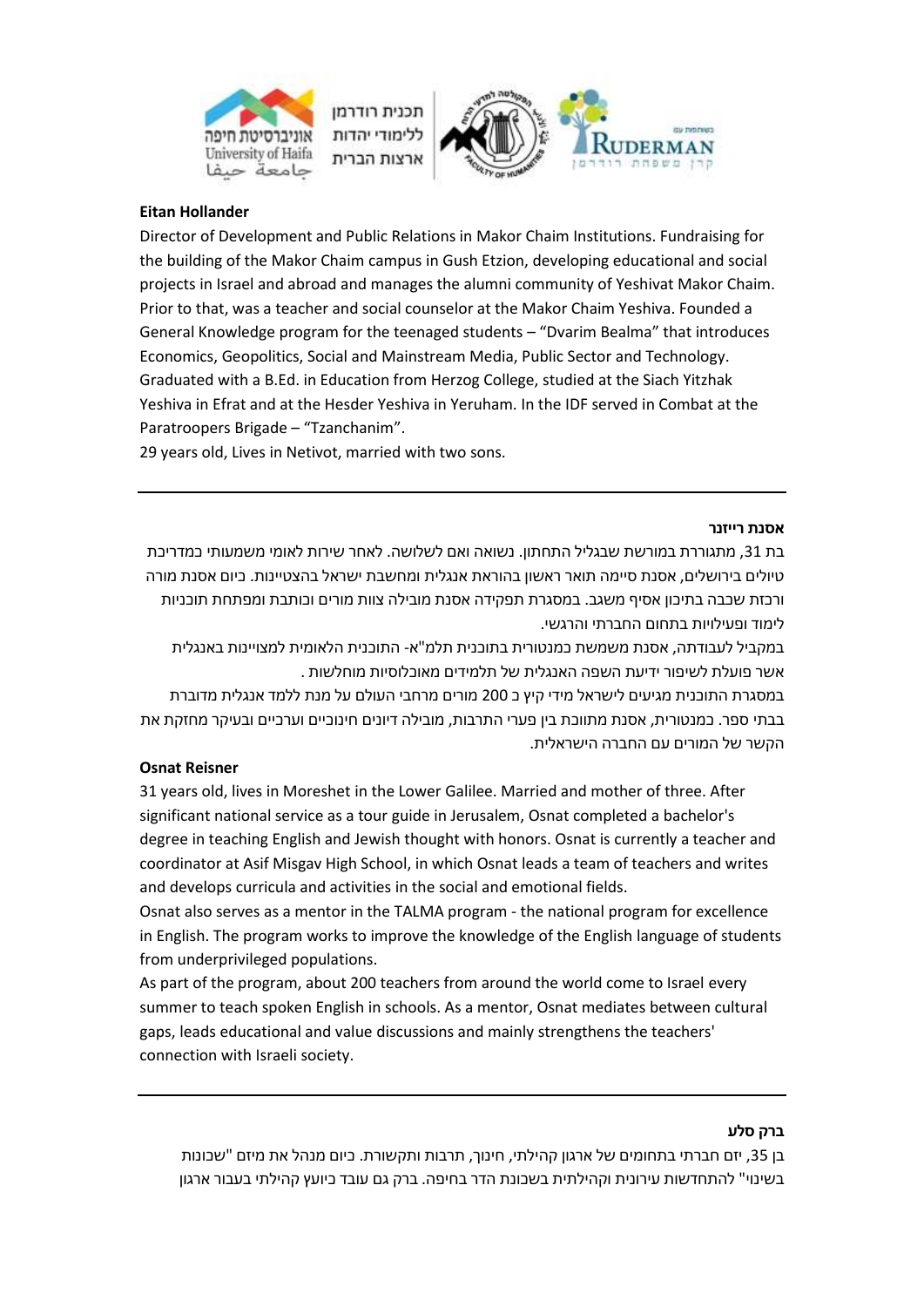

"הקהל" בליווי קהילות יהודיות באירופה וצפון אמריקה ומנהל דיגיטל ושיווק של המחלקה הבינלאומית במרכז ההדרכה הבלתי פורמלי "המעורר".

ברק נולד ביוסטון, טקסס. כנער, היה פעיל בצופים היהודיים ובתנועת יהודה הצעיר. בשנת 1994, עלה לארץ וביחד עם משפחתו עבר להתגורר בגבעתיים, שם הצטרף לתנועת הנוער העובד והלומד והחל את דרכו בעשייה החברתית. לאורך השנים לקח על עצמו תפקידים רבים בתנועת הנוער – ממדריך לרכז מחוז ועד לדובר התנועה הארצית וחבר הנהגה מרכזי. כדובר תנועה, ברק הוביל פרויקטים נוספים ומיוחדים כגון "מבצע חום אנושי" (סיוע אזרחי לפליטים סוריים), "מיליון ילדים" (קמפיין להעלאת המודעות לעונה בקרב ילדים בישראל( ודובר העצרת המרכזית לזכר רצח יצחק רבין ז"ל בין השנים .2013-1016

בין השנים 2017-2019 תפקד כשליח המרכזי של תנועת הבונים דרור צפון אמריקה במשרד המרכזי בניו יורק. כחלק מתפקידו הוביל תכניות רבות בנושא ישראל, היה שותף להקמת קהילה לישראליים ליברלים בניו יורק ויזם הקמת קואליציה יהודית אמריקאית של ארגונים ותנועות לקידום זכרו של יצחק רבין בתפוצות.

ברק מחזיק בתואר ראשון בחינוך בלתי-פורמלי ממכללת בית ברל ותעודת הוראה בהיסטוריה. ברק הוא מחנך וחבר בתנועת דרור ישראל, תנועת מחנכים השואפת ליצור חברה צודקת יותר אשר שוויון ערך האדם במרכזה. כיום מתגורר בחיפה וחבר בקיבוץ עירוני בשכונת הדר.

#### **Barak Sella**

35, is an activist and entrepreneur in the fields of community organizing, education, culture, and media. Barak is currently serving and the director for the "Neighborhoods for Change" urban renewal initiative in Haifa. Barak also works as a Community Consultant in the Hakhel organization, working with Jewish communities in Europe and North America, and is the Digital and Marketing Manager for the international department at "HaMeorer" Education Center .

Barak was born in Houston, Texas. As a child, he was active in the Hebrew Boy Scouts and the Young Judea youth movement. In 1994, he made Aliya with his family and settled in Givatayim, where he joined HaNoar HaOved VeHalomed (The General Federation for Working and Studying Youth). Barak took on several roles in the youth movement from a team counselor, to a regional director to eventually becoming the spokesperson for the national movement. During his term as the spokesperson, Barak lead several additional special projects such as "Operation Human Warmth" (Israeli Humanitarian aid to Syrian displaced persons and refugees), "One Million Kids" (national campaign to raise awareness to youth poverty in Israel) and communications director for the main memorial rally for Yitzhak Rabin's assassination in Tel-Aviv from 2013-2016.

Barak served as the Central Shaliach (Israeli Emissary) for Habonim Dror North America out of the New York office, from 2017-2019. During his term, he led several Israel Programs, cofounded a community for liberal Israelis in New York, and spearheaded a coalition of movements working to commemorate Yitzhak Rabin in the North American Jewish communities .

Barak holds a BA in Informal Education from the Beit Berl Academic College and a teaching degree in history. He an educator and member of "Dror Israel", a movement of educators that vision for Israel is a society of democracy, equality, and peace created through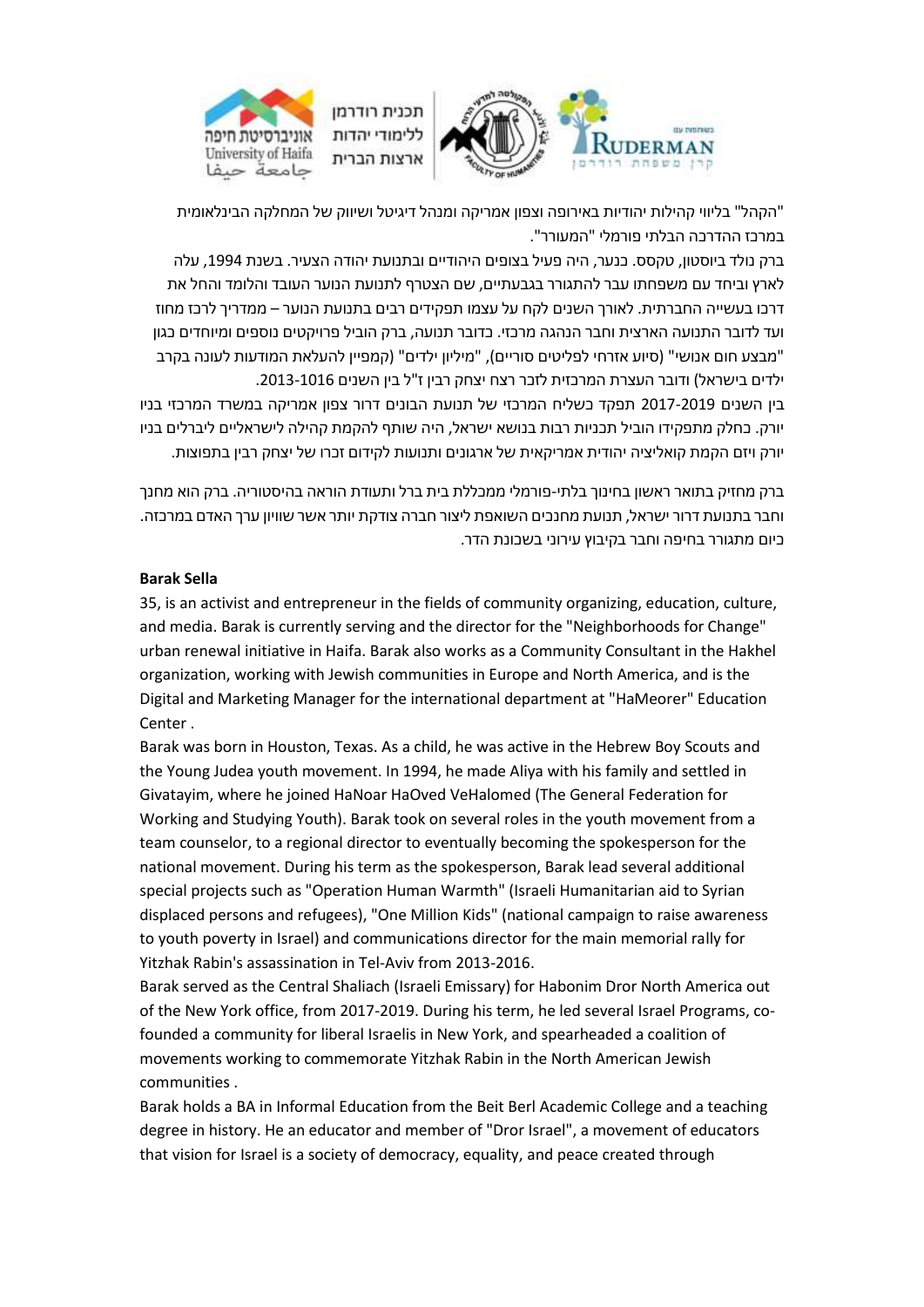



education and community in all parts of the Israeli society. Barak currently lives in Haifa and is a member of a Dror Israel Urban Kibbutz.

### **ג'ואנה פלד**

ילידת ,1990 מתגוררת בירושלים. בוגרת קורס מורי דרך ביד בן צבי שהתקיים בשיתוף מכון תגלית לחינוך בסיור. כמדריכה הדרכתי קבוצות תגלית רבות, אונוורד, מסע ועוד קבוצות חינוכיות ותיירותיות רבות בהן למדתי על הקהילה היהודית בצפון אמריקה.

בוגרת תואר ראשון בלימודי ארץ ישראל ולימודים רב תחומיים מאוניברסיטת חיפה. בעלת תעודת הוראה דרך תכנית "חותם" למנהיגות חברתית אשר פועלת לקידום שוויון הזדמנויות דרך חינוך. התכנית שייכת לתכנית העולמית ALL FOR TEACH. חינכתי ולימדתי בבית הספר התיכון "גבעת גונן" בירושלים. בוגרת יחידת 8200 בתפקיד מסווג בשירות חובה וקבע.

## **Joanna Peled**

Born in 1990 and lives in Jerusalem

I graduated a Tour Guide and Tour Education Course with the Birthright Educational Institute and Yad Ben Zvi in Jerusalem.

I am a tour guide of many Birthright groups, Onward, Masa and other educational and tour groups from which I learned a lot about the Jewish Community in North America I Have a BA in Israel Studies and multi-discipline studies from Haifa University I hold a Teacher's Degree from the "Hotam" leadership course which works to promote equality via education. The program is part of the global Teach For All program. I was a Home Room teacher and a history teacher at Gival Gonen high school in Jerusalem Alumni of 8200 unit in the IDF, in a classified position.

### **ג'ייקוב ליבוביץ**

נולדתי בניו יורק ועליתי עם משפחתי ארצה בגיל .5 גדלתי ולמדתי בירושלים ואת השירות הצבאי שלי עשיתי ביחידת עורב נח"ל.

ב2014 התחלתי את לימודיי במכללת בית ברל, שם למדתי תואר ראשון בחינוך על יסודי עם התמחויות בארץ ישראל והיסטוריה יחד עם קורס מורי דרך. תוך כדי הלימודים עבדתי כמאמן כדורסל במחלקת הבנות של מכבי הוד השרון, ובנוסף לכך עבדתי לפרקים עם תנועת הנוער הבריטית RSY Netzer ובהמשך טסתי כשליח של הסוכנות היהודית לסידני אוסטרליה שם עבדתי עם הארגון היהודי BJE.

כמורה דרך יש לי ניסיון רב, ותשוקה גדולה, להדרכה ועבודה עם יהדות התפוצות וספציפית יהדות ארה"ב. בין היתר עבדתי מטעם הסמינר התיכוני האמריקאי, תגלית, רוטס טראבל ותנועת השומר הצעיר העולמית. כיום אני עובד בסמינר התיכוני האמריקאי אלכסנדר מוס בהוד השרון בתפקיד מנהל התכניות ולוגיסטיקה. את התפקיד הזה התחלתי בקיץ 2020 לאחר 3 שנים בו עבדתי בארגון כמורה דרך ומחנך.

### **Jacob Leibowitz**

I was born in New York and made Aliyah with my family when I was 5 years old. I grew up in Jerusalem, and following high school served in the IDF as a foot soldier in the Nachal brigade.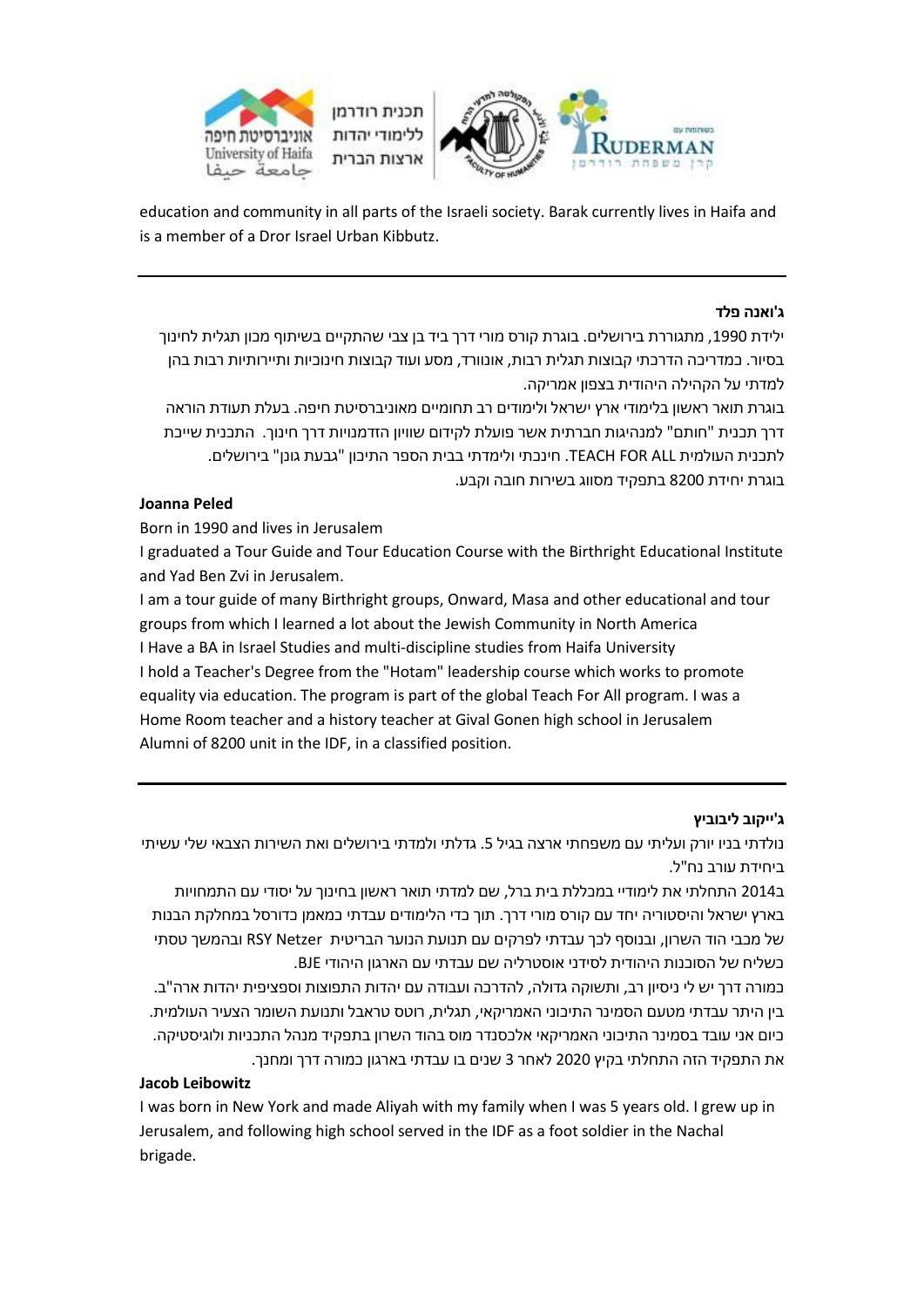



In 2014 I started my studies at Beit Berl College where I studied my Bachelor's degree in Education with majors in History and Israel studies, it was during these years where I completed the Israeli tour guiding course as well. Throughout my years studying I worked as a basketball coach in the girl's division of the Maccabi Hod Hasharon basketball club. In addition, I spent time working with the British Reform movement RSY Netzer, as well as with the Board of Jewish Education in Sydney Australia as an emissary through the Jewish agency. As a tour guide, I have lots of experience, and passion, for the Jewish community around the world specifically the Jewish American community. I have worked with the Alexander Muss High School in Israel, Birthright, Routes travel, and the "Hashomer Hatzair" Youth movement.

Today, I work as the Director of Programming & Logistics at the Alexander Muss High School in Israel. I started this role in the summer of 2020 after working as a tour guide/educator with the organization for 3 years.

### **דור לוי**

בן ,28 גדל בגבעת שמואל ובארבעת השנים האחרונות מתגורר במטולה. שירת בצבא בחטיבת גבעתי כלוחם במספר תפקידי פיקוד. לאחר שירותו הצבאי, בשנת 2014 טס לשליחות דרך הסוכנות היהודית בCamp Ramah Nyack במשך חמש שנים היה שם שליח, שנתיים מתוכן תפקד כראש המשלחת הישראלית. בנוסף עשה שליחות קצרה במחנה סארווש בהונגריה.

במהלך השנים האחרונות, דור פעל במגוון תפקידים בחינוך הבלתי פורמאלי, הדריך בסמינר האמריקאי אלכסנדר מוסינזון קבוצות נוער מאוסטרליה וארה״ב, הקים תחת ארגון ״מוטב יחדיו״ מרכז נוער בקריית שמונה והפעיל פרוייקטים קהילתיים שונים. בנוסף הנחה בסמינרי ההכשרה של מחנות הקיץ של הסוכנות היהודים וכיום מנהל את תנועת הנוער ״בני המושבים״ במטולה. בעל תואר ראשון בחינוך מיוחד וחינוך חברתי ממכללת תל חי.

### **Dor Levi**

28 years old, grew up in Givat Shmuel and has lived in Metula for the past four years. Served in the army in the Givati Brigade as a fighter in a number of commanding positions. After his military service, in 2014 he flew on "Shlichut" through the Jewish Agency at Camp Ramah Nyack. For five years he was a "Shaliach", in two of which he served as head of the Israeli delegation. In addition, he did a short "Shlichut" to the Sarvash youth camp in Hungary. Over the past few years, Dor has held various positions in non-formal education, instructed youth groups from Australia and the United States at the American Seminar "Alexander Mosinson", established a youth center in Kiryat Shmona under the organization "Better Together" and ran various community projects. In addition, he has been leading groups in the training seminars of the Jewish Agency's summer camps for the past five years and is currently leading the Bnei Moshavim youth movement in Metula. He holds a bachelor's degree in special education and social education from Tel Hai College.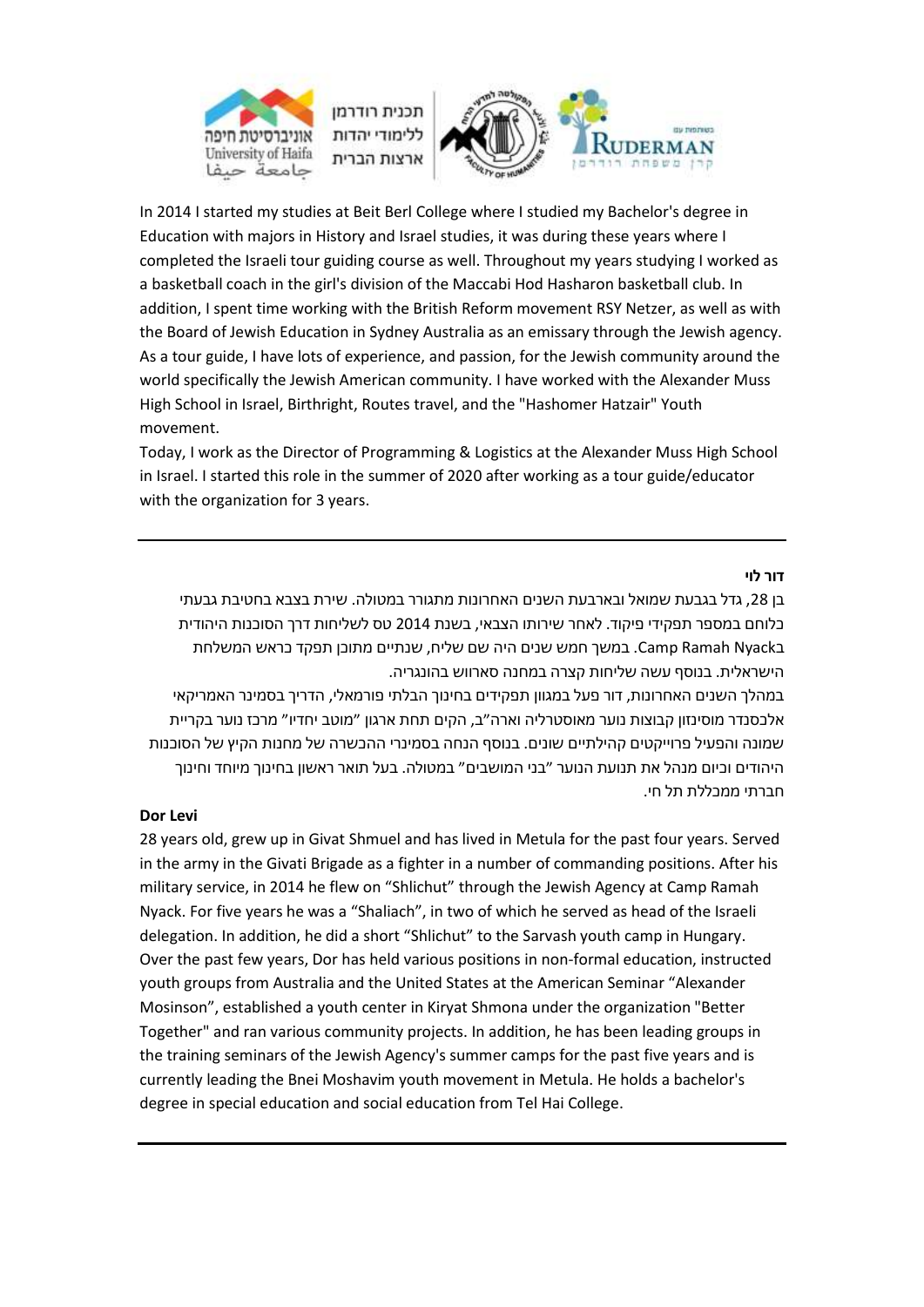

### **דורון גרצובסקי**

בת 25 ממושב אביחיל שבעמק חפר.

זה עתה סיימה את התואר הראשון שלה בחינוך, מחול ותאטרון במכללת סמינר הקיבוצים שבתל אביב. מורה למחול ותאטרון במשרד החינוך ורקדנית בלהקת מחול המופיעה בארץ ובחו"ל.

הייתה שליחה של הסוכנות היהודית בטקסס בשנת 2016 ומאז גם עובדת בסוכנות היהודית כחלק מהצוות מיון של מחנות הקיץ ומנחה בהכשרת השליחים תרום יציאתם לשליחות.

במהלך חודשי הקיץ היא מדריכה בNFTY נוער אמריקאי בארץ ובאירופה ובנוסף אחראית על ההדרכה והלוגסיטיקה של הסמאר סקול בלונדון מטעם החברה סאמר-קול.

במהלך שירותה הצבאי שירתה כמש"קית חינוך בגדוד "נמר" של חיל התותחנים ולאחר שנה קודמה לתפקיד מפקדת ומשה"ד בקורסי ההכשרות של חיל חינוך.

### **Doron Gertzovski**

A 25-year-old woman from Moshav Avihayil in Hefer Valley Regional Council. She had just completed her bachelor's degree in education, dance, and theater from Kibbutzim College in Tel Aviv.

She is a dance and theater teacher that works with the Israeli Ministry of Education and a dancer in a dance group that performs in Israel and abroad.

She was an ambassador of the Jewish Agency in Texas during 2016 and since then she works at the Jewish Agency as part of the sorting team for summer camps and she helps training other ambassadors before they leave for their mission. During the summer months, she is an instructor at NFTY and guides American youth in Israel and Europe and is also responsible for the training and logistics of the Summer School in London on behalf of the company Summer-Cool

During her military service in the IDF, she served as the Head of Education in the Artillery Regiment and after a year was promoted to the position of commander and was responsible for the content that was presented for the soldiers in the training courses of the Education Corps.

#### **דניאלה מור**

סגנית נשיא, פילנתרופיה ישראל ובעולם, הסוכנות היהודית לארץ ישראל

דניאלה מור משרתת בתפקיד סגנית נשיא, פילנתרופיה ישראל ובעולם בסוכנות היהודית לארץ ישראל. ילידת קונטיקט ארה"ב, דניאלה עלתה עם משפחתה מארה"ב בהיותה ילדה. אחרי סיום שירות צבאי כקצינה בחיל האוויר, דניאלה השלימה בהצטיינות תואר ראשון ביחסים בינ"ל, סוציולוגיה ואנתרופולוגיה ותואר שני בלימודי הארגון באוניברסיטה העברית.

דניאלה עובדת בסוכנות היהודית כ – 20 שנה. בתחילה בלשכתו של שגריר ישראל לארה"ב לשעבר, מר סלי מרידור, בהמשך כשליחה לניו יורק, ארה"ב כסגנית נשיא בקרן החינוך וחזרה בישראל כמנהלת פיתוח משאבים לעליה,

קליטה ומשימות מיוחדות. בהמשך, דניאלה קודמה לתפקידה הנוכחי של סגנית נשיא, פילנתרופיה ישראל ובעולם במסגרתו היא גם מנהלת את פיתוח קשרי הידידות עם נוצרים ציונים.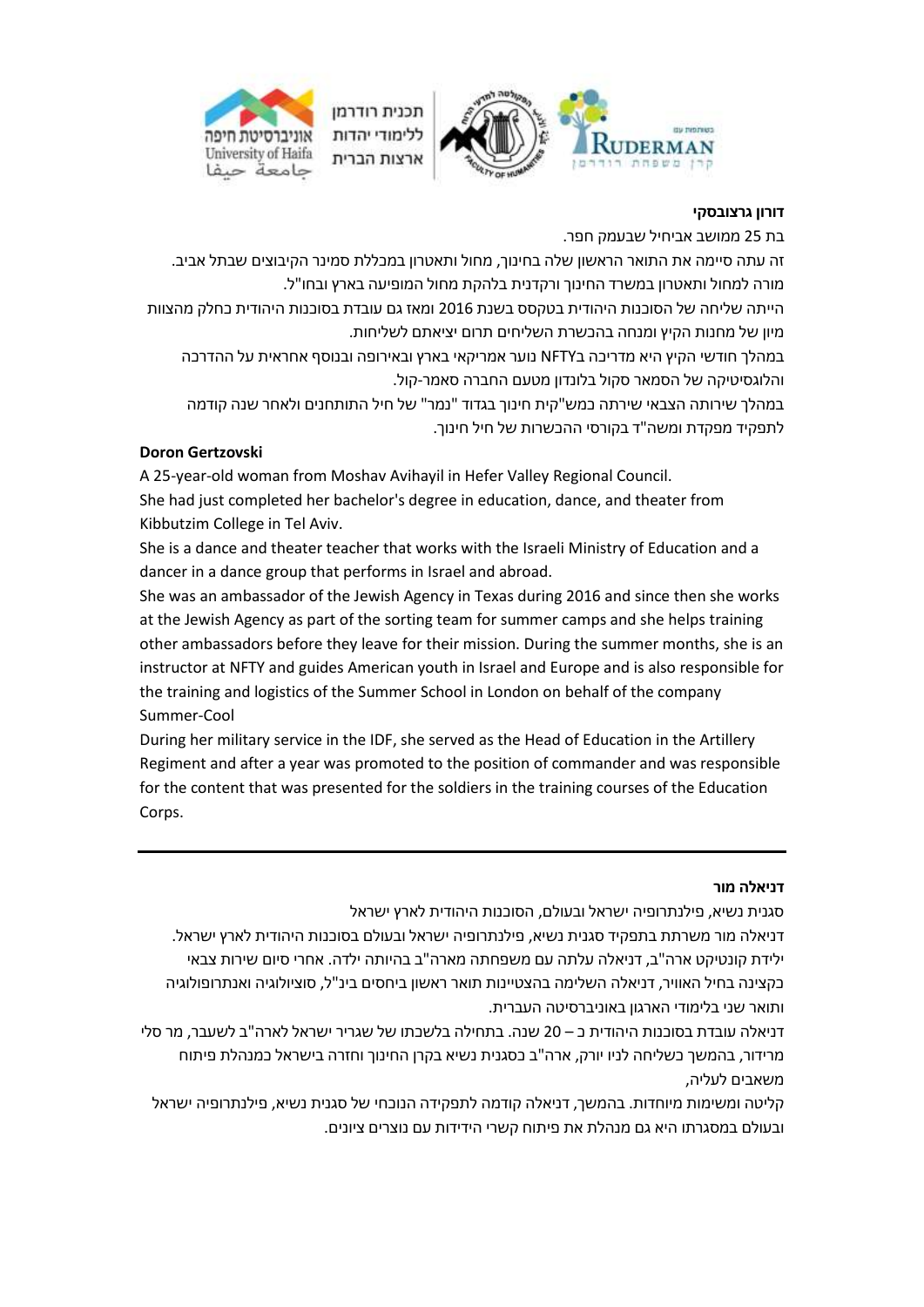



לאורך השנים, דניאלה היתה מעורבת עמוקות בפרויקטים כגון עליה וקליטה מאתיופיה, סיוע לניצולי שואה, עמיות יהודית באירופה, מחנות קיץ יהודיים בברה"מ לשעבר והקרן לנפגעי טרור ופיתחה מערכות יחסים עמוקות עם קהילות יהודיות בארה"ב.

דניאלה גאה לשרת באותו הארגון שהעלה לישראל את משפחת אביה מאיראן, עורר בה את ההשראה להפוך למקצוענית יהודית ושעמד לצד משפחתה בזמנים טרגיים.

דניאלה מתגוררת במודיעין עם משפחתה: בן זוגה שלומי, בנותיהם אריאל ואביגיל והחתול צ'אבי.

### **Danielle Mor**

Vice President for Israel and Global Philanthropy at The Jewish Agency for Israel Danielle Mor serves as Vice President for Israel and Global Philanthropy at The Jewish Agency for Israel.

Born in Connecticut, Danielle made Aliyah from the United States with her family as a child. She was a commander in the Israeli Air Force and later completed degrees in International Relations, Sociology, and Organizational Counseling, all with distinction, at the Hebrew University of Jerusalem.

Danielle has been working at The Jewish Agency for about 20 years, first with former Ambassador to the U.S. Sallai Meridor, then as Emissary (Israel Representative/Shlicha) to the United States for the Israel Education Fund, returning to Israel as Director of Strategy and Development for the Aliyah, Absorption and Special Operations Unit from which she was promoted to her current role as Vice President for Israel and Global Philanthropy in which she also directs The Agency efforts to develop relationships with Christian Zionists. Over the years, Danielle has been deeply involved in The Jewish Agency's Ethiopia project, programs for Holocaust survivors, Jewish peoplehood in Europe, Jewish Summer Camps in the FSU and the Fund for Victims of Terror and has developed deep relationships with Jewish communities in the U.S. Danielle's personal and family story is interwoven with the work of The Jewish Agency for over three generations. She is proud to work for the organization that brought her father's family to Israel from Iran, inspired her to become a Jewish professional and that has stood by her family in times of tragedy.

Danielle lives in Modiin with her family: her husband Shlomi, their two daughters: Ariel and Avigail and Chubby the cat.

### **טיפני שלם**

מחנכת כיתה י"ב ומורה מקצועית במקצועות אזרחות, היסטוריה וסוציולוגיה בתיכון מקיף ע"ש זיו בירושלים. נולדה בלוס אנג'לס, קליפורניה בקהילה היהודית ועלתה עם משפחה לישראל בהיותה בת .3 בוגרת שנת שירות מטעם תנועת הנוער "המחנות העולים". בשירותה הצבאי שירתה בגדוד הקרקל וכמורה חיילת במסלול נח"ל. למדה תואר ראשון במדע המדינה, סוציולוגיה ואנתרופולוגיה באוניברסיטה העברית בירושלים והמשיכה ללימודי מוסמך במנהל ומדיניות חינוך, במגמת סוציולוגיה של החינוך באוניברסיטת תל אביב. בעלת תעודת הוראה באזרחות ורישיון הוראה, בוגרת קורס ניהול בכיר ויזמות ניהולית מטעם עיריית ירושלים. בעלת היתר הדרכה קבוע מטעם מנהל, חברה ונוער ומכללת בית ברל.

בעשור האחרון עסקה בחינוך חברתי-קהילתי מטעם החברה למתנ"סים במגוון תפקידים ביניהם ניהול ותכלול, הוראה והדרכה. יזמה והובילה פרויקטים בשיתוף עם חברי הנהלה, מנהלי מוסדות וצוותים חינוכיים,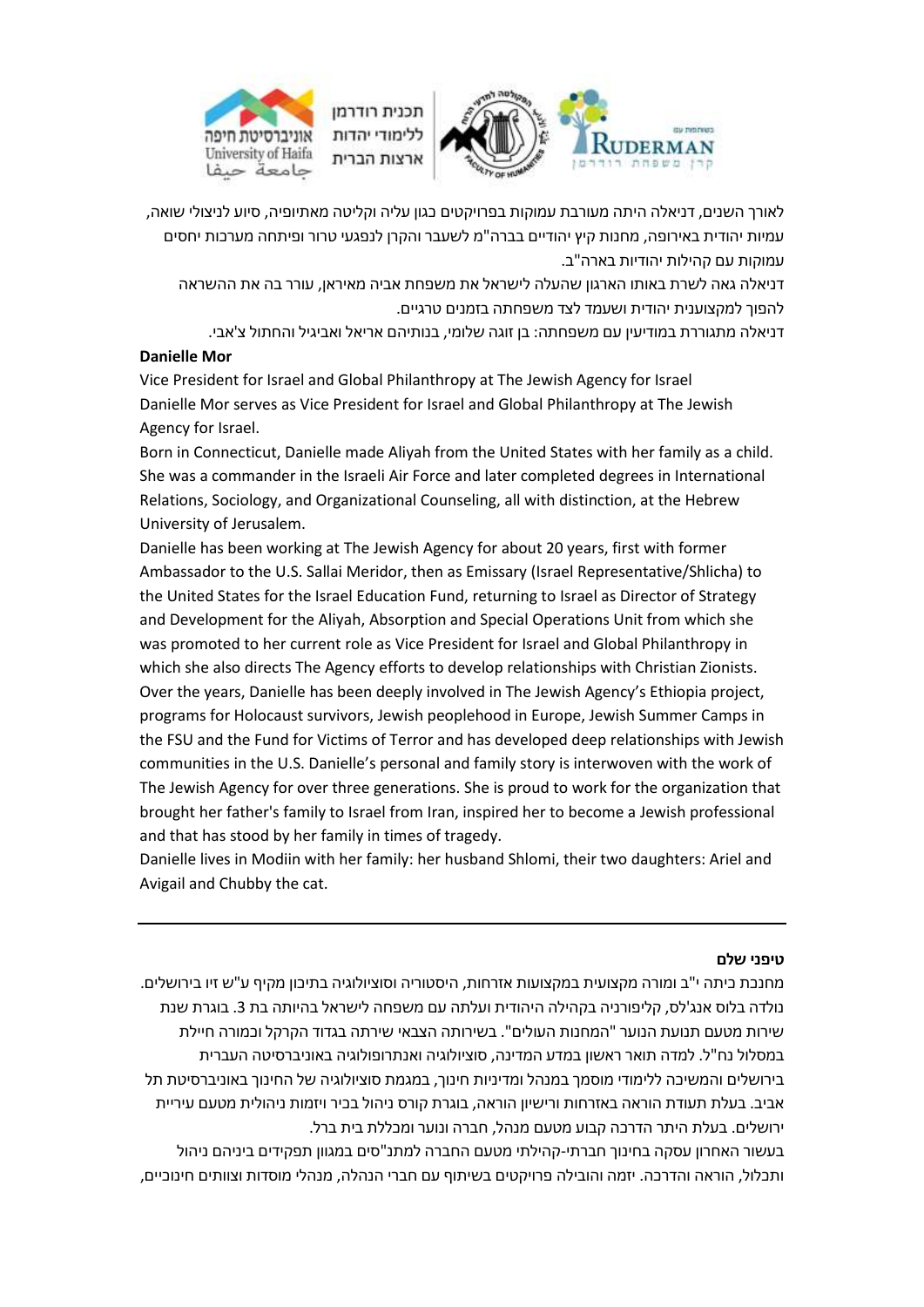



בני נוער ותלמידים ובעלת ניסיון עשיר בהנחיית קבוצות. שותפה ומובילת משלחות של בני נוער ומבוגרים בינ"ל בנושא היהדות והתפוצות ביניהם אוקראינה, ארה"ב, מולדובה, צרפת וישראל בשיתוף ארגון Global JCC. נציגה במשלחת "Change of Agents Women "בשיתוף עיריית ירושלים ומחוז מנטובה, איטליה. מתגוררת עם בעלה ושני ילדיה בשכונת ארנונה בירושלים.

### **Tiffany Shalem**

Twelfth grade educator and professional teacher in civil studies, history and sociology at Ziv public High School in Jerusalem.

She was born in Los Angeles, California in the Jewish community and immigrated to Israel with her family when she was 3. After she graduated high school, she volunteered for a "Year of service" in the "Mahanot- Ha'olim" youth movement in a Kibbutz. In her military service, she served in the Karkal (infantry unit). She studied for a bachelor's degree in political science, sociology and anthropology at the Hebrew University of Jerusalem, and continued her master's studies in education policy Administration, majoring in the sociology of education at Tel Aviv University. Holds a teaching certificate in civic studies and a teaching license. She is a graduate of senior management course and managerial entrepreneurship on behalf of the Jerusalem Municipality.

For the past decade, she has been involved in social-community education on behalf of the Community Center Society in a variety of positions, including management, teaching and training. Has rich experience in Group Facilitation. Partner and leader of delegations in a number of international youth and adult projects on Judaism and the Diaspora, involving Ukraine, the United States, Moldova, France and Israel in collaboration with Global JCC. Representative in the "Women Agents of Change" delegation in cooperation with the Jerusalem Municipality and the Province of Mantua, Italy. She lives with her husband and two children in Jerusalem.

### **יהודה גרוס**

,31 נולד בפילדלפיה, פנסלבניה, וגדל בעיירה אלקינס פארק הצמודה. יהודה למד בבית ספר יסודי יהודי ובילה את קצי ילדותו בישראל. בתיכון היה פעיל בתנועה הקונסרבטיבית/מסורתית )אך כבר לא מגדיר את עצמו כחלק מהקהילה הזאת( ועם הפדרציה יהודית בפילדלפיה. יהודה למד עיתונאות באוניברסיטת מרילנד, וסיים עם תואר ראשון ב.2011 הוא עלה לארץ כמה חודשים לאחר מכן, ולמד עברית באולפן בחיפה. ב2012 יהודה התגייס כחייל בודד ושירת כצלם צבאי ביחידת דובר צה״ל ועבר לגור בדרום תל אביב. לאחר שיחרורו מצה״ל ב,2014 יהודה התחיל לעבוד באתר החדשות הטיימס אוף ישראל, בהתחלה בדסק החדשות ואחרי כמה חודשים ככתב הצבאי של המערכת. יהודה גר בירושלים עם אשתו אנה, בנו תבור-ח״י, וכלבתו לוסי.

### **Judah Gross**

31, was born in Philadelphia, Pennsylvania, and was raised in the nearby suburb of Elkins Park. Judah studied in a Jewish elementary school and spent his childhood summers in Israel. He was active in the Conservative movement through high school (though no longer considers himself to be part of that community) and with the Philadelphia Jewish Federation. Judah studied journalism at the University of Maryland, graduating in 2011. He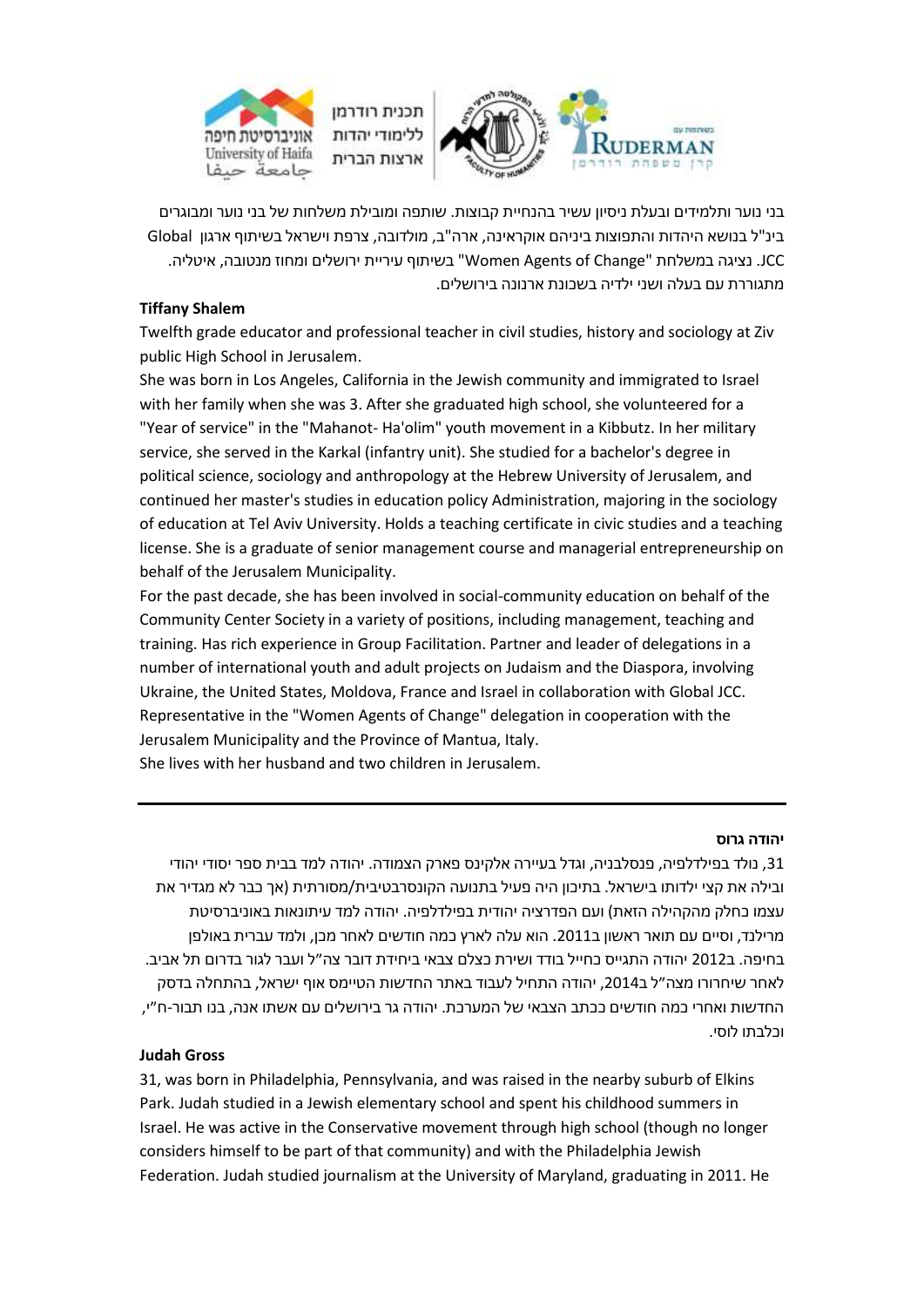



made aliya a few months later, studying Hebrew in an ulpan in Haifa. In 2012, Judah enlisted in the Israel Defense Forces as a lone soldier, serving as a military photographer in the IDF Spokesperson Unit. Shortly after his release from the IDF, Judah joined The Times of Israel, first working on the news desk and then becoming the website's military correspondent. Judah lives in Jerusalem with his wife, Anna, son, Tavor-Chai, and dog, Lucy.

### **מרון גוטל**

בן 29, נולד בשטרסבורג שבצרפת. גדל בירושלים והתחנך בה. לאחר סיום התיכון, התנדב לשנת שירות במסגרת החברה להגנת הטבע. מרון התגייס לחטיבת גולני, ושירת כלוחם בגדוד הסיור החטיבתי. למרון תואר ראשון במדע הדתות וספרות יהודית מטעם האוניברסיטה העברית. מרון עסק לאורך השנים בפרוייקטים רבים העוסקים בנושא דיאלוג ודו-קיום בירושלים ובכלל. בין היתר כמנחה קבוצות באוניברסיטה העברית בירושלים ובאירגונים שונים.

מרון מתגורר בירושלים, נשוי לשני ואב לאיתן.

### **Maron Gottel**

29, was born in Strasbourg, France. He grew up in Jerusalem and was educated there. After graduating from high school, he volunteered for a year of service with the SPNI, as a tour guide. Maron enlisted in the Golani Brigade, and served as a combat soldier in the recon battalion. Meron holds a bachelor's degree in Comparative religions and Jewish literature from the Hebrew University. Over the years, Maron has been involved in many projects of dialogue and coexistence in Israel and abroad. Among other things, Meron used as a group facilitator at the Hebrew University of Jerusalem and in various organizations. Maron lives in Jerusalem, is married to Shania and a father To Ethan.

### **נדב חכם**

בן 24, מתגורר בתל אביב. בעל תואר ראשון בהיסטוריה ומזרח תיכון מהאוניברסיטה הפתוחה ויועץ ביחידה .8200

מאז 2015 אני משרת ב,8200- ובשנים אלו זכיתי לעסוק בסוגיות ביטחוניות ומדיניות מרתקות. לאחר שחרורי במרץ השנה חזרתי ליחידה בתפקיד אזרחי כיועץ בתחומים מבצעיים ומוביל פרויקטים בתחום קשרי החוץ. בקיץ 2019 השתתפתי בתוכנית של קרן תקווה בארה"ב, ומאז אני ממשיך לקחת חלק בפעילויות שונות של הקרן בארץ ובארה"ב. במסגרות אלו העמקתי את היכרותי עם יהדות ארה"ב ועם יחסי ישראל- ארה"ב על היבטיהם השונים.

### **Nadav Hakham**

24 years old, lives in Tel Aviv, and holds a degree in History and The Middle East from the Open University.

He enlisted in the army's 8200 unit in 2015, where he was involved in a variety of national security and policy-related issues.

Upon completing his army service in March of 2020, he resumed working in his previous unit as a civilian advisor, through which he takes part in various operational aspects and as a project manager in the field of foreign relations.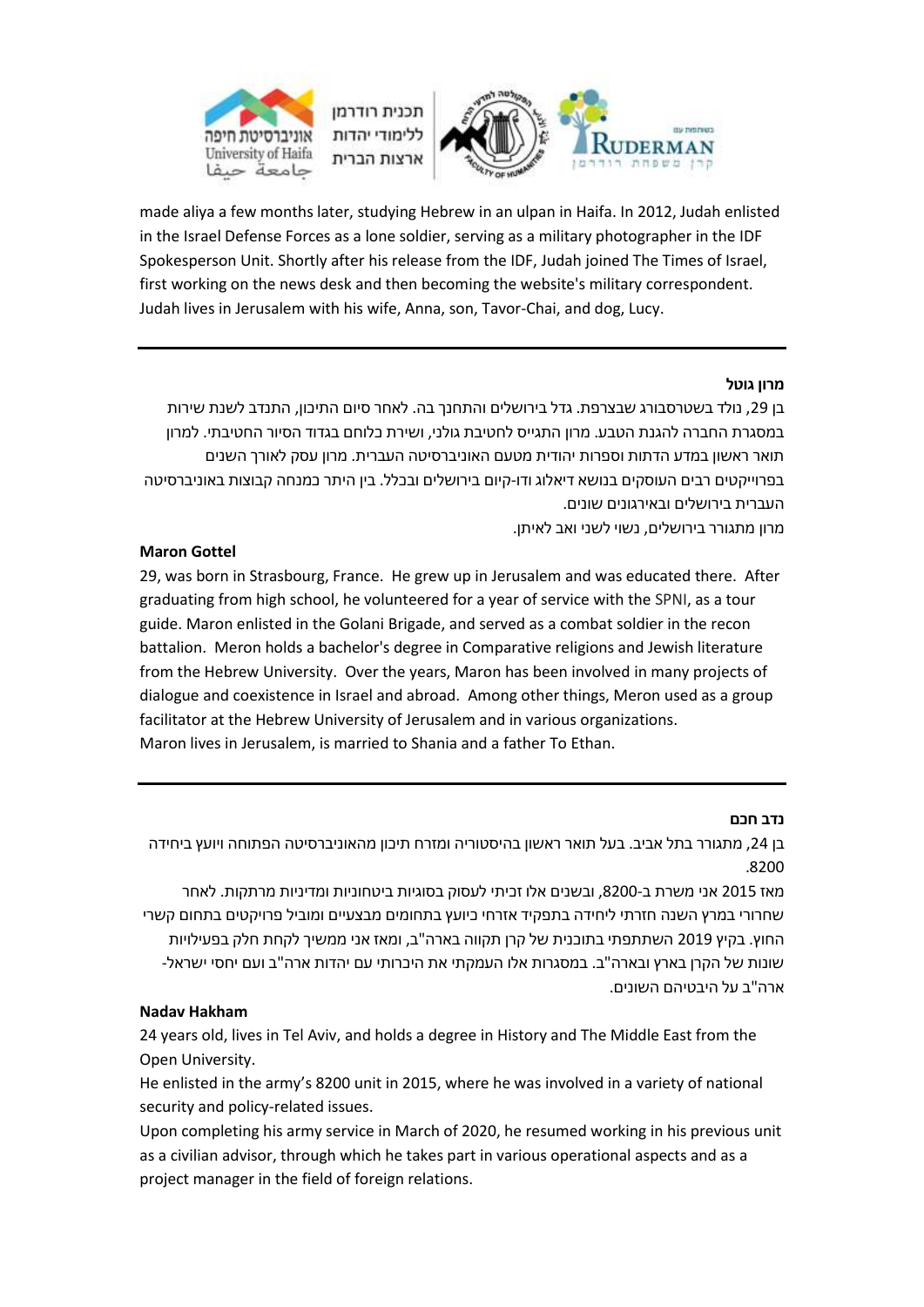

In the summer of 2019 he participated in the Tikvah Fund seminar in the U.S and since then continues to take part in programs and activities of the fund both in Israel and in the U.S. These experiences have enabled him to broaden his knowledge and familiarity with both American Jewry and U.S-Israel relations.

### **ניצן קידר**

עובד בעולם התקשורת מגיל 14. בוגר גלי צה"ל, כתבתי בעבר ב'מעריב' וב'הארץ' ובשנים האחרונות ממקד את העשייה שלי בתפקיד הכתב המדיני של ערוץ 7 והפרשן הפוליטי של עיתון 'בשבע'.

בכתיבתי בשנים האחרונות מתמקד רבות בעולם היהודי ובקשר ההדדי של הקהילות היהודיות ברחבי העולם למדינת ישראל. כמו כן עוסק רבות ביחסי ישראל וארה"ב ברמה הפוליטית-מדינית וביהודי ארה"ב. בוגר משלחת קומיוניטי של ארגון 'גשר'.

בעל קשר משמעותי וקרוב לעולם החרדי. הייתי שותף להקמת מערכות החדשות של רדיו קול חי ואחריו של רדיו קול ברמה בו שימשתי במשך עשור סמנכ"ל, עורך ראשי ומנהל מערכת החדשות ומגיש תוכניות אקטואליה.

בן 40, נשוי לברכה ואב לחמישה ילדים. בעל תואר ראשון בחינוך מהקריה האקדמית אונו.

### **Nitsan Keidar**

I worked in the media world since the age of 14. After graduating from Galei-Zahal, I wrote for Maariv and Ha'aretz. In recent years I have focused my work on my roles as the diplomatic correspondent for Arutz Sheva and the political commentator for the Be'sheva newspaper.

My work as a journalist, especially during the past few years have been focused on the Jewish world and the mutual connection of Jewish communities around the world to the State of Israel. I also dealt extensively with Israeli-US relations at the diplomatic-political level and with American Jews.

I am a graduate of the Community delegation of the Gesher organization.

I have a significant connection to the Ultra-Orthodox world.

I was a partner in the founding of Kol Chai Radio's news desk, followed by Radio Kol-Barama where I served for a decade as Deputy CEO, Editor-in-Chief and Director of the News Desk and as shows' host.

I am 40 years old, married to Bracha and the father of five children. I hold a bachelor's degree in education from Ono Academic College.

### **נעמי קוביץ**

מנהלת פיתוח, חדשנות, ויחסי ציבור בארגון אהל שרה, המעניק רצף שירותים למאות אנשים בעלי צרכים מיוחדים.

במסגרת כלל התפקידים המקצועיים מייצגת את הארגון במדינות שונות, כולל ניהול פרויקטים מול פילנתרופים, שותפים וארגונים בינלאומיים.

למעלה מעשור יועצת למגוון עמותות וארגונים העוסקים בחינוך וחברה, בתחום פיתוח משאבים בארץ ובחו"ל, וכן מעבירה הכשרה פורמלית לרכזי פיתוח משאבים באקדמיה לניהול מבית "אחרת".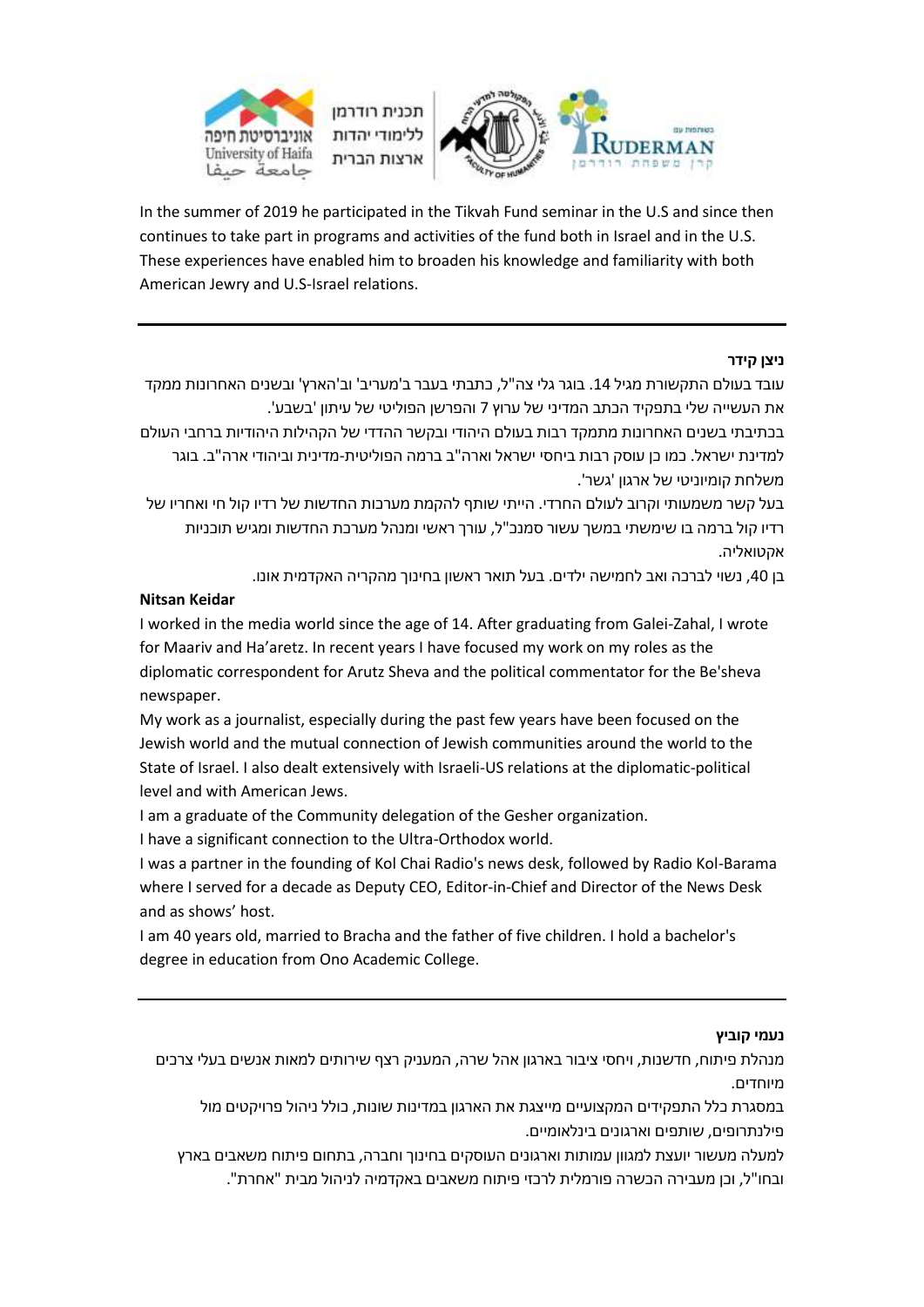



בשנים האחרונות יושבת בוועד המייעץ לתחום ישראלים בעולם, בחברת מוזאיק יונייטד, בשיתוף משרד התפוצות ופילנתרופים יהודים. בנוסף, פעילה במיזם החברתי "פלוגתא", שמטרתו ליצור מקום לחלוק ושיח בין-מגזרי מכבד ומכיל.

בעלת תואר ראשון במנהל עסקים עם התמחות במערכות מידע, בהצטיינות. נעמי נולדה בניו ג'רזי, ארה"ב, ולאחר עליתה לישראל, למדה שנתיים באנגליה בתוכנית על-תיכונית אליה מגיעים סטודנטים מרחבי העולם. כיום מתגוררת ברחובות, נשואה לאבי ואם ל4- ילדים.

## **Naomi Kovitz**

Naomi serves as Director of Development, Innovation and Public Relations at Ohel Sarah, an organization providing a wide range of services for children and adults with special needs. Throughout her professional experience, she has represented organizations across several countries and managed projects alongside philanthropists, partners, and international establishments.

For over a decade, Naomi has consulted for social and educational organizations and nonprofits in the field of development, both in Israel and abroad. Today, she also delivers formal training workshops for Development Coordinators at the "Acheret" Management Academy.

For the past few years, Naomi has served on the advisory board of Israelis Abroad of Mosaic United, with the Ministry of Diaspora Affairs and Jewish philanthropists. She is also active in "Plugta", a social initiative that seeks to create open and respectful cross-sector dialogue among Israel's diverse population.

She holds a degree in business information systems and graduated *magna cume laude.* Naomi was born in New Jersey, and after moving to Israel, spent two years in a post-high school educational program in the UK for students from all over the world. She currently lives in Rechovot with her husband Avi and their four children.

### **נתנאל לייפר**

עורך ומגיש באתר החדשות החרדי 'כיכר השבת'.

נתנאל נולד בירושלים, גדל והתחנך בקהילה החרדית בעיר. בוגר תואר ראשון בפוליטיקה ותקשורת. כתב במהלך השנים בכלי תקשורת מגוונים שונים, החל מעיתון 'הפלס' החרדי, אתר 'כיפה' הפונה לציבור הדתי לאומי ובאתר ynet. משמש כמבקר מוזיקה יהודית, המתמחה במוזיקה יהודית דתית בת זמנינו. בוגר תכנית 'שלוחי ציבור' במכון מנדל.

מתגורר עם אשתו וחמשת ילדיהם בירושלים.

### **Netanel Laifer**

Editor and host of the ultra-Orthodox news site Kikar Hashabat. Natanel was born and raised in Jerusalem and was educated in local ultra-Orthodox institutions. He studied for a Bachelor's Degree in Politics and Communication and is a graduate of the Charedi program at the Mandel Institute.

Laifer's writing has been featured in various media outlets over the years, including the ultra-Orthodox newspaper Hepels, the Kippah website, which addresses the religious public,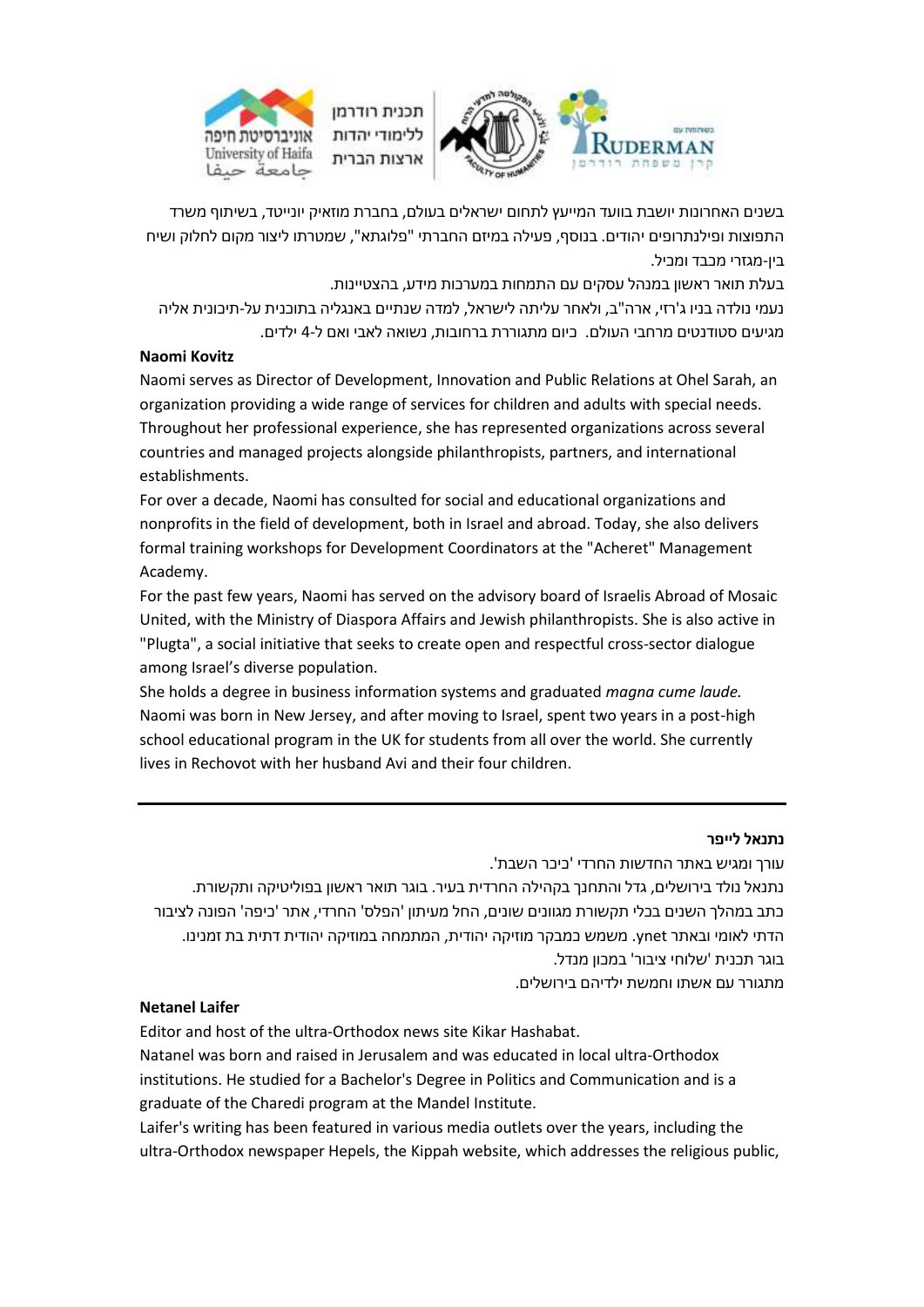



and the Ynet website. Netanel serves as a Jewish music critic, specializing in contemporary Jewish religious music.

He lives in Jerusalem with his wife and their five children.

### **עופר צ'יזיק**

בן ,25 דובר ומנהל מערך המדיה של חוש"ן, ארגון החינוך וההסברה של הקהילה הגאה בישראל. עופר נולד ברמת גן, ולמד במסלול המחוננים בתיכון "אהל-שם". הוא שימש כעורך ראשי של עיתון בית הספר, וזכה בפרס קריניצי מטעם עיריית ר"ג למעורבות ואחריות חברתית. במסגרת העתודה האקדמית, למד תואר ראשון בתקשורת ובהיסטוריה כללית באוניברסיטת תל-אביב. בזמן הלימודים היה חבר במודל האו"ם בקמפוס )MUN), ושימש כעורך ומגיש התכנית "בראש צעיר" ברשת א'. לאחר סיום התואר, התגייס עופר לגלי צה"ל, שם שימש כעורך וכמפיק במחלקת החדשות. עופר עבד כעורך וכמפיק בתכנית של יעל דן, וכעורך משנה ביומן הערב בתחנה. בתפקידו זכה עופר פעמיים בפרס מפקד גלי צה"ל לעבודה עיתונאית מעולה. כמו כן, פרסם בין היתר כי צה"ל אינו מיישם הוראה לגייס נשים לתפקיד משגיחות כשרות, פרסום בעקבותיו החלו לראשונה לגייס נשים לתפקיד זה. עופר בוגר מספר תכניות מנהיגות, ביניהן תכנית שבילים של קרן ברל כצנלסון. כיום עופר משמש בהתנדבות גם כדובר ויועץ התקשורת של מועצת ארגוני הנוער, ארגון הגג של ארגוני הנוער בישראל.

## **Ofer Chizik**

Twenty five years old, Ofer is the spokesperson and head of the media department at Hoshen - the Education Organization for the LGBT Community in Israel. Born and raised in Ramat Gan, he studied in the gifted class at "Ohel Shem" high school. During his high school years, Ofer was Editor-in-chief of the high school newspaper, and was also awarded the Krinitzi Prize - the city's award for social contribution and activism. During his military service, Ofer attained a B.A. degree in General History and Communication Studies in Tel Aviv University. Those years, he was also a member of the Model UN club, and an editor and broadcaster in the national radio station - Reshet Alef. After finishing his studies, Ofer did his army service as an army journalist in the most popular radio station in Israel - GLZ radio. At GLZ, Ofer was an editor and a producer in the GLZ news department, working with the finest and most exceptional journalists in the country. During his service Ofer won two awards for his journalistic efforts. Among his publications: a report revealing the army is not recruiting women to be inspectors of Kashrut - a publication that prompted the IDF to begin recruiting women to these positions.

Ofer was a member of a few leadership programs, such as Shvilim at the Berl Katznelson Foundation. Today Ofer is volunteering as the spokesperson and media consultant of Coyo the Israeli Council of Youth and Children Organizations.

### **עמית ויסברג**

נולדה וגדלה בחיפה, כיום מתגוררת בתל אביב ומשמשת רכזת פדגוגית בעמותת 'חינוך לפסגות', החותרת ליצירת שוויון הזדמנויות לילדים ונוער בעלי פוטנציאל למצוינות, החיים בפריפריה החברתית והגיאוגרפית של ישראל. בעבר שירתה כשליחת הסוכנות היהודית בטורונטו, קנדה, וכמדריכה בתוכניות מסע ו-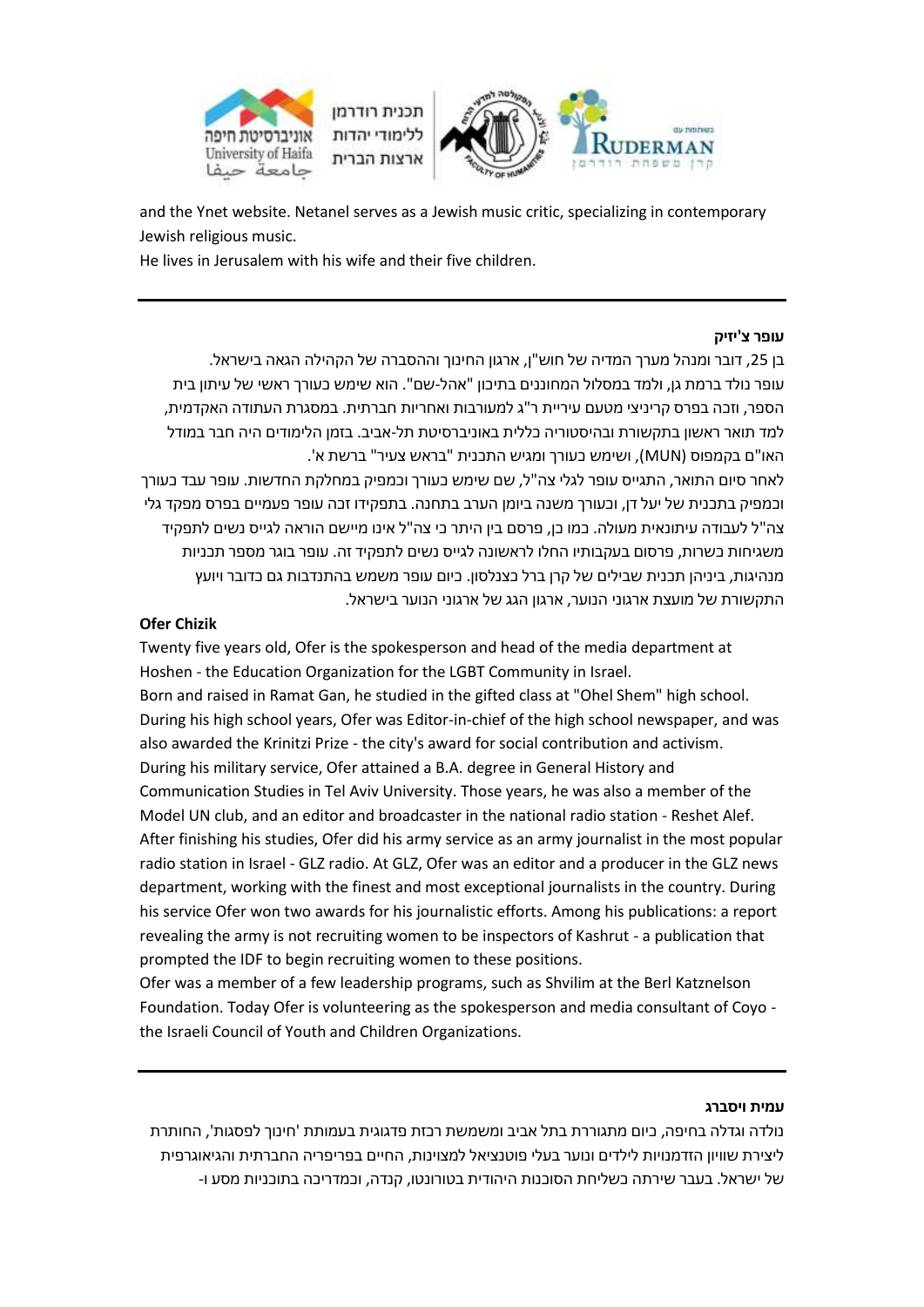



Onward. במהלך שירותה הצבאי פיקדה על עולים חדשים בחודשי הטירונות והכניסה לצה"ל. את לימודי התואר הראשון עמית השלימה בתוכנית פכ"מ )פילוסופיה, כלכלה ומדעי המדינה( באוניברסיטה העברית בירושלים.

## **Amit Weisberg**

Born and raised in Haifa, currently lives in Tel Aviv. Amit works as a pedagogical coordinator at "Educating for Excellence", an NGO which strives to create equal opportunities for children with potential for excellence who reside within Israel's social and geographic periphery. In the past she served as an emissary on behalf of the Jewish Agency for Israel in Toronto, Canada, and as a counselor on Masa Israel and Onward programs. During her military service, she commanded new immigrants during their basic training. Amit completed her bachelor's degree in the PPE (Philosophy, politics and economics) program at the Hebrew University of Jerusalem.

### **שירלי פינטו-קדוש**

חירשת דוברת שפת הסימנים, נולדה ב1989- בחיפה. שירתה בשירות קבע בחיל האוויר שבמהלכו הוכרה כמצטיינת מפקד חיל האוויר ומצטיינת נשיא המדינה. לאחר סיום השירות הצבאי פנתה ללימודי תואר ראשון במשפטים. בעשור האחרון היא פועלת לקידום זכויות של אנשים עם מוגבלות והשכבות המוחלשות בארץ ובחו״ל.

שירלי נמנית בין המייסדים של המרכז הישראלי ללימודי חירשות, כיום היא מנכ״לית מרכז ״can we״ ומרצה באוניברסיטת בר אילן .

במסגרת פעילותה בתחום מרצה גם בארצות הברית לקירוב אנשים עם מוגבלויות ואנשים חירשים יהודים לישראל וליהדות. לשעבר יועצת ראש עיריית רמת גן לענייני נגישות, בין פעילותה היא גם חברה במפלגת הימין החדש ומועמדת מטעם המפלגה לכנסת ה,21- ה22- וה.23-

מתגוררת ברמת גן. אמא של נבות-טל ואשתו של מייקל.

## **Shirly Pinto-Kadosh**

Deaf from birth, uses sign language and born in Haifa in 1989. Shirly served in the Israeli air force with honors (President's excellence honor. Further to her military service, Shirly graduated law school with a L.L.B. diploma.

During the last decade, Shirly is active in advocating and promoting equality of rights for challenged and disabled populations and economically challenged sectors in Israeli and abroad.

Shirly is one of the founders of the Israeli Deaf Studies Center, and currently the CEO of "We Can" center. In addition, Shirly is a lecturer and instructor of sign language at the Bar Ilan University.

Among her activity, Shirly is a lecturer in the US focused on connecting disabled and deaf Israelis and Americans.

Shirly a member of the "New Right" party and was a candidate for MK in the elections for Knesset 21, 22 and 23 as part of the "New Right" party.

Shirly is married to Michel and the Mother of Navot-Tal. Lives in Ramat Gan, Israel.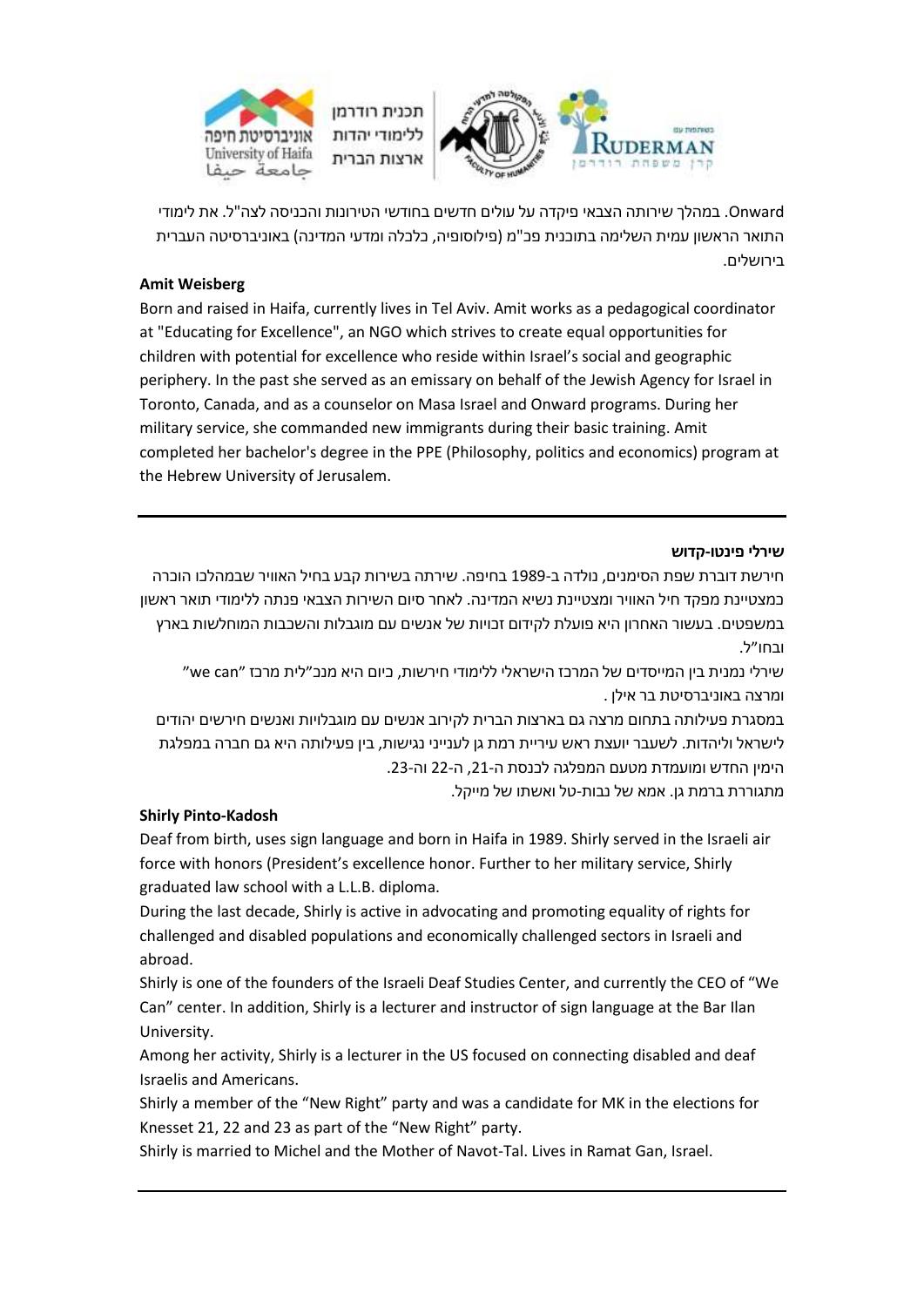

#### **שירן יהב**

ילידת ,1990 גדלה בחיפה, בוגרת בית הספר הריאלי העברי בהצטיינות. עשתה שנת שירות בעיר בת ים מטעם תנועת הצופים בגרעין "עתיד", במסגרת "שותפות עתיד" של תנועות הנוער האחיות – הצופים, יהודה הצעיר ו-FZY. בצבא שירתה כקצינה במודיעין חיל האוויר. עם שחרורה, הדריכה במכינת "קול עמי" - מכינה קדם צבאית למנהיגות ועמיות יהודית. למדה במדרשת "בית פרת", לאחר מכן הדריכה בה ופעילה בה עד היום. שירן סיימה בהצטיינות תואר ראשון בפקולטה למשפטים ובתוכנית ללימודי יהדות באוניברסיטה העברית בירושלים. במהלך התואר עבדה במשרד החוץ בחטיבת תפוצות ודתות במחלקת קהילות יהודיות ובמקביל התנדבה במסגרות שונות. לאחר הלימודים התמחתה בלשכה המשפטית של הכנסת בצוות ייצוג הכנסת בערכאות והוסמכה כעורכת דין.

שירן מעורבת רבות בתחומים העוסקים בעולם היהודי בתפוצות ונושא זה קרוב לליבה. במהלך השנים לקחה חלק בשליחויות שונות, ביניהן; "זרעים של שלום", משלחת הצופים לארצות הברית, משלחת "התקווה" לבוסטון במסגרת השותפות עם העיר חיפה ו-CJP, משלחת "הסמינרים הציוניים" של הסוכנות היהודית לסידני אוסטרליה ונציגת '"הלל ישראל" במועצת סטודנטים בינ"ל של ארגון הלל העולמי. כיום חברה בקואליציית העמיות של מכון ראות ומתגוררת בירושלים עם בן זוגה יוסי.

### **Shiran Yahav**

Shiran was born in Haifa in 1990 and graduated with honors from the Hebrew Reali School. She spent a year post-graduation volunteering in Bat-Yam as part of the Atid Partnership, with the Israeli Scouts, Young Judea and FZY youth movements. During her service in the IDF, Shiran served as an intelligence officer in the Air Force. Upon completion, Shiran worked as a group leader at the "Kol Ami" pre-army academy (mechina) for leadership and Jewish peoplehood. She studied and later worked in "Midreshet Beit-Prat" and is still an active member today. Shiran holds a BA with honors in Law and Jewish Studies from the Hebrew University. While completing her degree, Shiran worked in the Ministry of Foreign Affairs in the Department of Jewish Communities – Bureau for World Jewish Affairs and World Religions and spent time volunteering with Holocaust survivors and with children who were victims of sexual crimes. After obtaining her degree, Shiran interned in the Litigation Division of the Knesset's Legal Department and is certified as an attorney.

Shiran is active in the worldwide Jewish community and believes in the importance of developing international Jewry. Shiran has participated in a variety of *shlichut* programs, including "Seeds of Peace", the Israeli Scouts delegation, "Hatikva" mission to Boston as part of a partnership with Haifa and CJP, the Jewish Agency's Zionist Seminars in Sydney, Australia, and she represented Hillel Israel in Hillel's international student cabinet. Today, Shiran is a member of Reut Group's Peoplehood Coalition and lives in Jerusalem with her partner Yossi.

#### **שרונה שיר זבלודובסקי**

עוסקת במגזר השלישי למעלה מעשור על היבטיו השונים ברבדים של השפעה חברתית בתחומי תרבות וקשרי חוץ ישראל ויהדות התפוצות כגון יוזמה, הקמה וניהול פרויקטים. במשך כל ניסיוני המקצועי הובלתי מתוך גישה פתוחה, יצרנית וחדשנית בין השנים 2016 ועד היום עיקר פעילותי המקצועית וההתנדבותית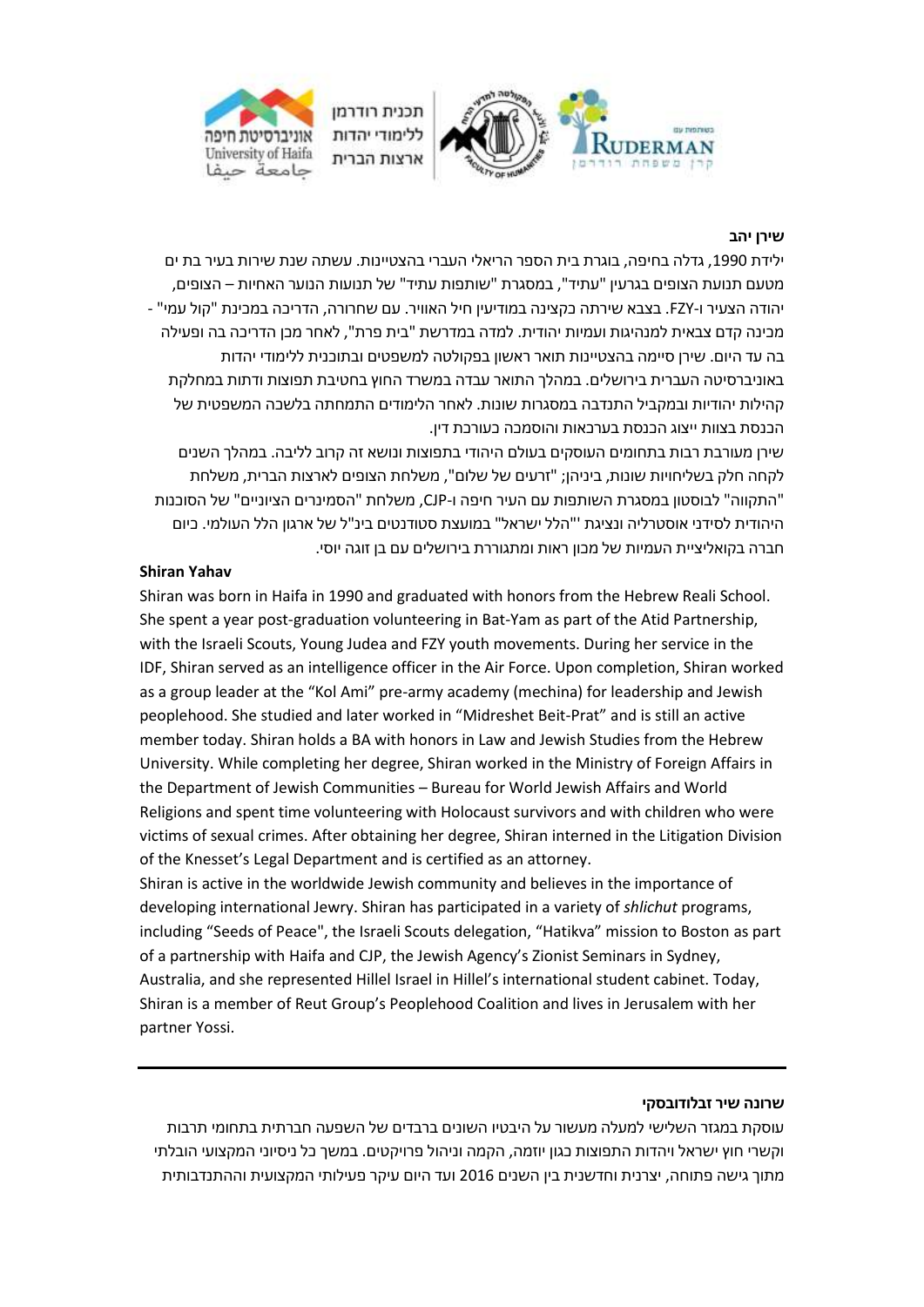



נעה על גבי הציר של זהות יהודית ציונית ישראל והחיבור ליהדות התפוצות.

בוגרת תואר ראשון בתקשורת מהאוניברסיטה הפתוחה ותואר שני במדיניות ציבורית מאוניברסיטת תל אביב, חברה בפורום דבורה, בוגרת תכנית סמינר מנהיגות המכון למנהיגות מטעם ההסתדרות הציונית העולמית,בוגרת תכנית מנטורינג "נשים מנהיגות במעגלי החיים" העצמת נשים בקהילה במימון מלא בתמיכת שגרירות ארה"ב בישראל, חברה ב-ACCESS AJC ישראל תכנית המנהיגות הצעירה.

### **Sharona Shir Zablodovsky**

Has worked in the NGO's sector for more than a decade, focusing on initiative, establishment, and project management on missions related to Israel and Diaspora Jewry relations. In every position and role, Sharona aims to lead with an open, productive, and innovative approach.

Since 2016, Sharona's professional and volunteer activities have centered on Jewish Zionist identity in Israel and its relationship with Diaspora Jewry.

Sharona holds a BA in Communications from the Open University of Israel, and an MA in Public Policy from Tel Aviv University.

Sharona Shir is a graduate of the World Zionist Organization's Leadership Seminar Program, a mentor in the U.S. Embassy-supported Women Leaders in the Circles of Life women empowerment initiative, and a member of AJC ACCESS Israel Young Leadership Program.

### **שרית לאפ**

ילידת קליבלנד, אוהיו, שרית, בת ה,26- עלתה לארץ עם סיום התיכון. לאחר לימוד תורני של כשנתיים במדרשות, שרית התגייסה ב2014- ליחידת 8200 של חיל המודיעין.

לאחר שירותה בצה"ל, החלה שרית תואר ראשון במסלול הדו-ראשי של תקשורת ומדעי המדינה באוניברסיטת בר-אילן. בהיותה סטודנטית, שרית עבדה במערך קשרי החוץ ולאחר מכן במערך השיווק והדיגיטל של האוניבסיטה.

במהלך לימודיה, שרית לקחה חלק ביוזמות שונות בניהם, המשלחת לצפון אמריקה "צברים מבחירה" של ההסתדרות הציונית העולמית, הלל עולמי, ונפש בנפש; תכנית חילופי סטודנטים עם עמיתים גרמנים באמונת האלווי, "Israel and Germany in Diversity Living ;"וסניף אוניברסיטת בר-אילן לשנת 2019 של ארגון "Prowoman".

עם סיום לימודיה לתואר הראשון, שרית ייצגה את ישראל כמתמחה בוועדה החברתית הומניטרית ותרבותית של המשלחת הישראלית לאו"ם. נכון להיום, שרית עובדת באגף למאבק באנטישמיות של משרד התפוצות, ומתגוררת בשכונת בקעה בירושלים.

### **Sarit Lapp**

Born and raised in Cleveland, Ohio, Sarit, 26, made Aliyah upon graduating high school. Having spent two years in seminary, Sarit drafted to the 8200 intelligence unit in 2014. Following her service in the IDF, Sarit began her dual B.A. studies in Bar-Ilan University's Communication and Political Science track. During her years at BIU, Sarit worked in the university's Public Relations as well as Marketing and Digital Departments. Throughout her studies, Sarit took part in various initiatives such as, the WZO, Hillel International, and Nefesh B'Nefesh "Sabras By Choice" delegation to North America; a